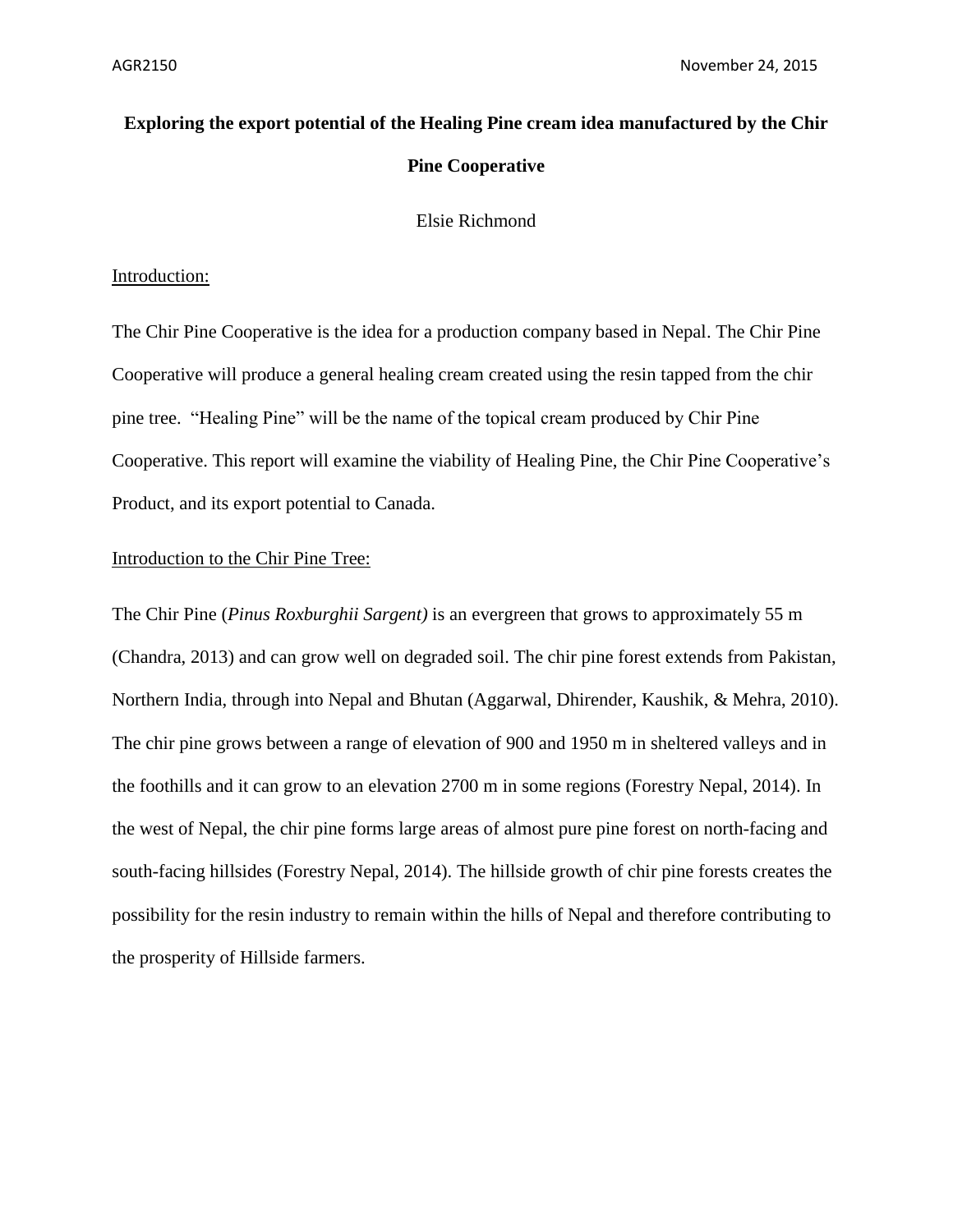AGR2150 November 24, 2015

# Tapping the Chir Pine for Resin:

The Chir Pine tree is the only species tapped for resin in Nepal (Chandra, 2013). Tapping of the pine tree is practiced in Nepal in over 80% of the forests (Subedi, 2014) and the chosen method depends on the technology available. In Nepal, resin can be harvested using the light and continuous tapping method (Forestry Nepal, 2014). This method is considered more environmentally sustainable because only one section of the bark is removed at a time and the exposed section is tapped for four to five years (Forestry Nepal, 2014). After the four to five year tapping period, a new section of bark is removed and tapping continues using the new section.

#### Use of Chir Pine Resin to Produce Healing Pine:

Healing Pine is manufactured using the resin harvested from the chir pine tree. The unprocessed resin has traditional uses in Nepal because of the existence of essential oils and antibacterial chemical compounds in the resin (Ali, Basalah, Salem, 2014). Traditionally, the resin reduces swelling and inflammation, and soothe boils. The goal of Healing Pine is to capture to indigenous knowledge about the benefits of the resin, and extend its use outside of Nepal (Aggarwal et al., 2010).

# Production of Healing Pine Cream:

The unprocessed resin would be harvested, and then the required additions to transform the resin into a cream would be added. Healing Pine is manufactured through a process requiring value added steps, which would possibly occur away from the forest. In the Banke District of Nepal, there exists resin-processing plants (FAO, 2009). There may exist the possibility of transforming a pre-existing production facility in the Banke district into a production site for Healing Pine.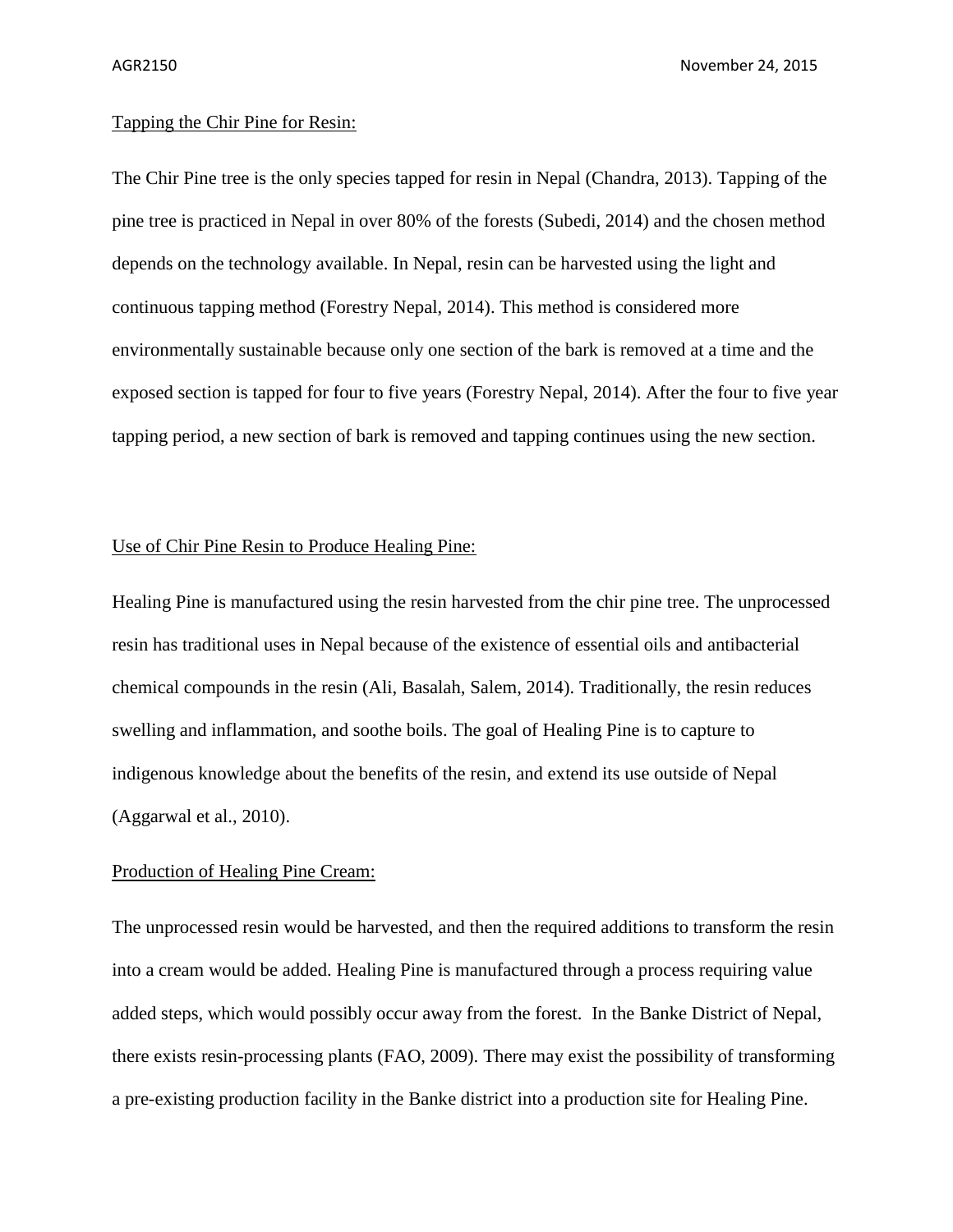However, if the production is to remain within the Hills of Nepal, a production facility could be created. The new production facility could host other small forest-based enterprises to form a cooperative. Cooperatives, according to the International Labour Organization (2002), can create gender empowerment as well socially distribute the wealth to all those who contribute to the success of the operation. This could be very beneficial to the workers employed through the Chir Pine Cooperative.

#### Environmental Sustainability:

Forests are home to great biological diversity as well as other useful natural products (Chandra, 2013). For example, edible mushroom, herbs with medicinal properties and wildlife traditionally used for hunting and furs can be found in chir pine forests (Chandra, 2013). Resin can be harvested without cutting the tree down which will preserve the forests for traditional use. The resin tapping industry has potential to conserve forests by giving economic value to a standing tree. However, sustainable taping methods are vital as to remove the risk of a tree dying prematurely from overuse. The resin is an extractive, and removal of the resin does not mean the death of the tree (Anderson, 1955). Therefore, if done sustainably a tree can be tapping continuously for decades (Forestry Nepal, 2014).

### Socio-economic Concerns:

Labour intensive industries are not efficient when labour costs are high (Chandra, 2013) because the firm must pay their workers a high wage to account for the level of work required. A firm may be unable to pay the workers the high wage and fewer workers would be willing to undertake a labour-intensive job if firm is unable to pay a high enough wage (Chandra, 2013). This creates an issue, as resin tapping is a labour intensive industry. The Chir Pine Cooperative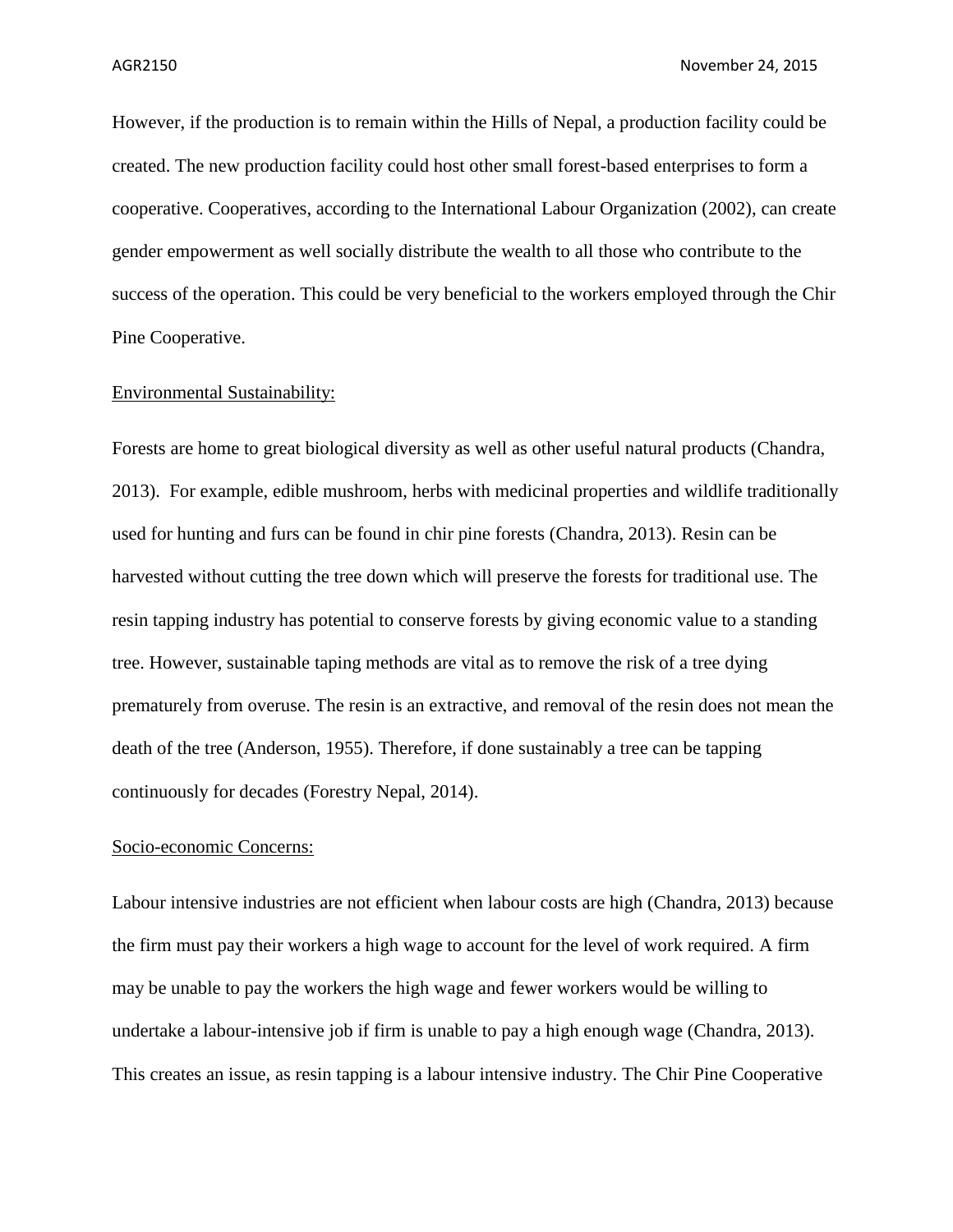would need to find solutions to be able to provide a living wage while operating efficiently. A possible solution could be the formation of a multi-stakeholder cooperative, where workers as well as management owns the firm. (Kent State University). This solution would require further analysis.

The FAO has reported that "Small and medium forest enterprises (SMFEs) as well as microenterprises have been instrumental in providing rural Nepalese with a livelihood." (FAO, 2009). However, the local products lack the ability to compete in the global market. In order to be a successful product, a strong, stable company must produce the Healing Pine product. A cooperative has the ability to provide the needed support for success of this product. Support can be sought through an international organization that provides technical guidance to new cooperatives. As an example, SOCODEVI is "a network of cooperatives and mutual that hare their technical expertise and knowledge with partners in developing countries" (SOCODEVI, 2015). SOCODEVI has an approach that helps distribute the wealth, and empower communities, women and men alike (SOCODEVI, 2015). Involvement of an organisation such as SOCODEVI will help the Chir Pine Cooperative be a viable and equitable business.

#### Export Potential of Product to Canada

Nepal exports its non-timber forest products like medicinal herbs and decorative pinecones to more than 30 countries currently. This include Asian, European and North American countries (FAO, 2009). As a result, there is potential to export pine resin in the form of Healing Pine to Canada. In 2011, Functional Food and Natural Health Products imports accounted to be \$670 million (Statistics Canada, 2011). Canada would consider Healing Pine to be a Natural Health Product, under regulations enforced by Health Canada (Health Canada, 2013) and would face a review process through Health Canada (Health Canada, 2013).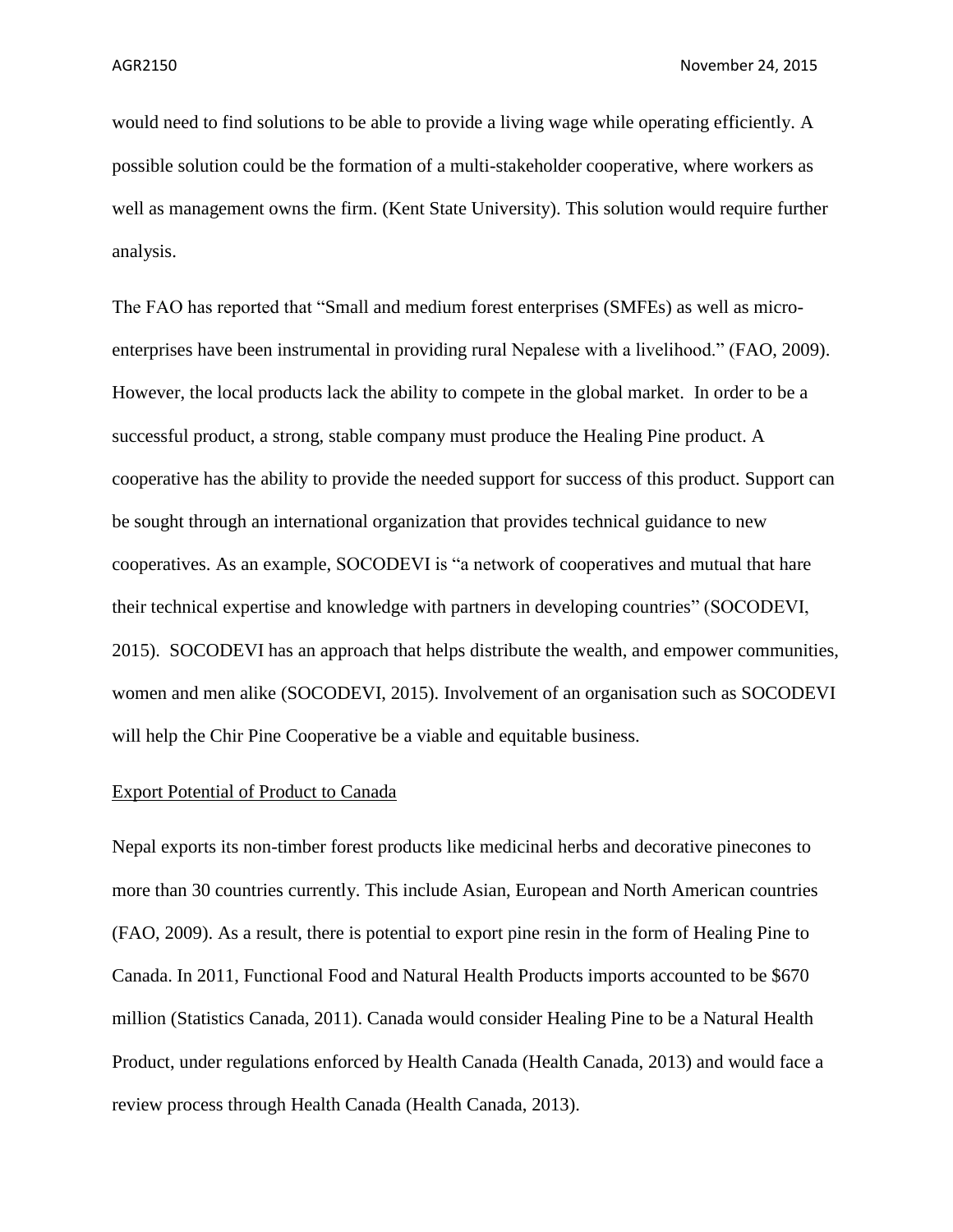# Potential Buyers of Healing Pine:

In Canada, products in the Functional Food and Natural Health Product category are distributed directly to the retailer from the exporting business (Statistics Canada, 2013). Therefore, potential buyers in Canada are proposed below. Since Healing Pine is not a well-known product, it would be marketed to smaller firms initially. Once it has gained recognition, larger firms can be contacted.

1. Goodness Me! is a natural health and food store located in Southwestern Ontario.

Guelph 36 Wellington Street. W. Guelph, Canada N1H 3R8 Canada-wide phone number: 1-844-255-0842

2. Good Health Naturally is a store specializing in health supplements, natural food and

natural products located in London, Ontario.

Good Health Naturally 760 Hyde Park Rd. London, Ontario N6H 5W9 Phone number: 519-474-0140

3. Grocery chains with natural/organic Product sections. For example, Loblaw Companies Limited owns the Real Canadian Superstore, which sells a wide selection of consumer products and food.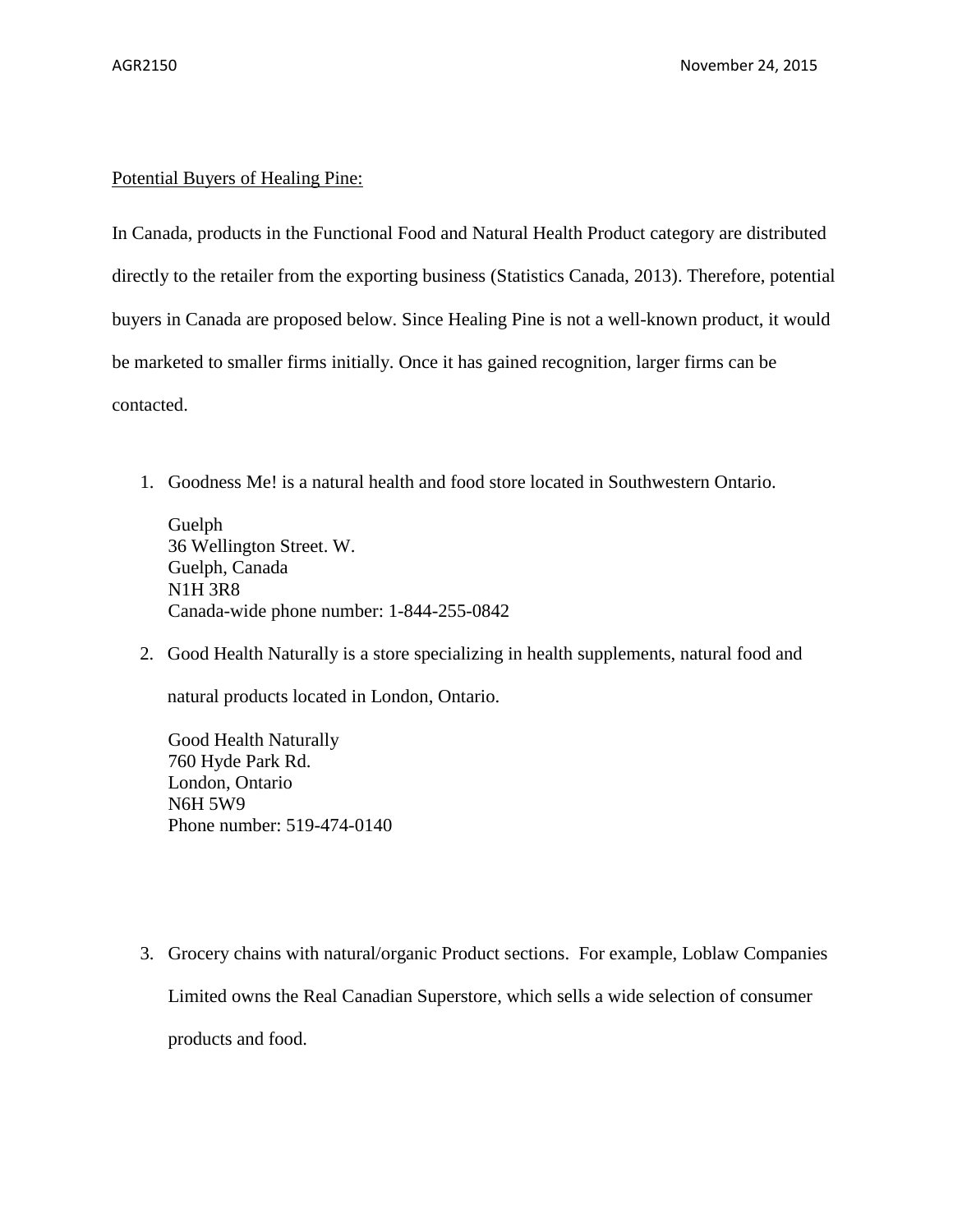Loblaw Companies Limited 1 President's Choice Circle Brampton, Ontario, L6Y 5S5

# Conclusion:

This report has presented the Chir Pine Cooperative business for the creation of the Healing Pine Cream. The product shows potential as a natural health product in Canadian Markets. There is need for further research in order to analyze the regulations and capital available to small enterprises in Nepal. In addition, further investigation into the production abilities of the preexisting capital in Nepal. Furthermore, an enterprise must formulate a recipe in order to actual produce the Healing Pine Cream as well. This would involve a chemical analysis of the Chir Pine resin to find the properties of the beneficial compounds.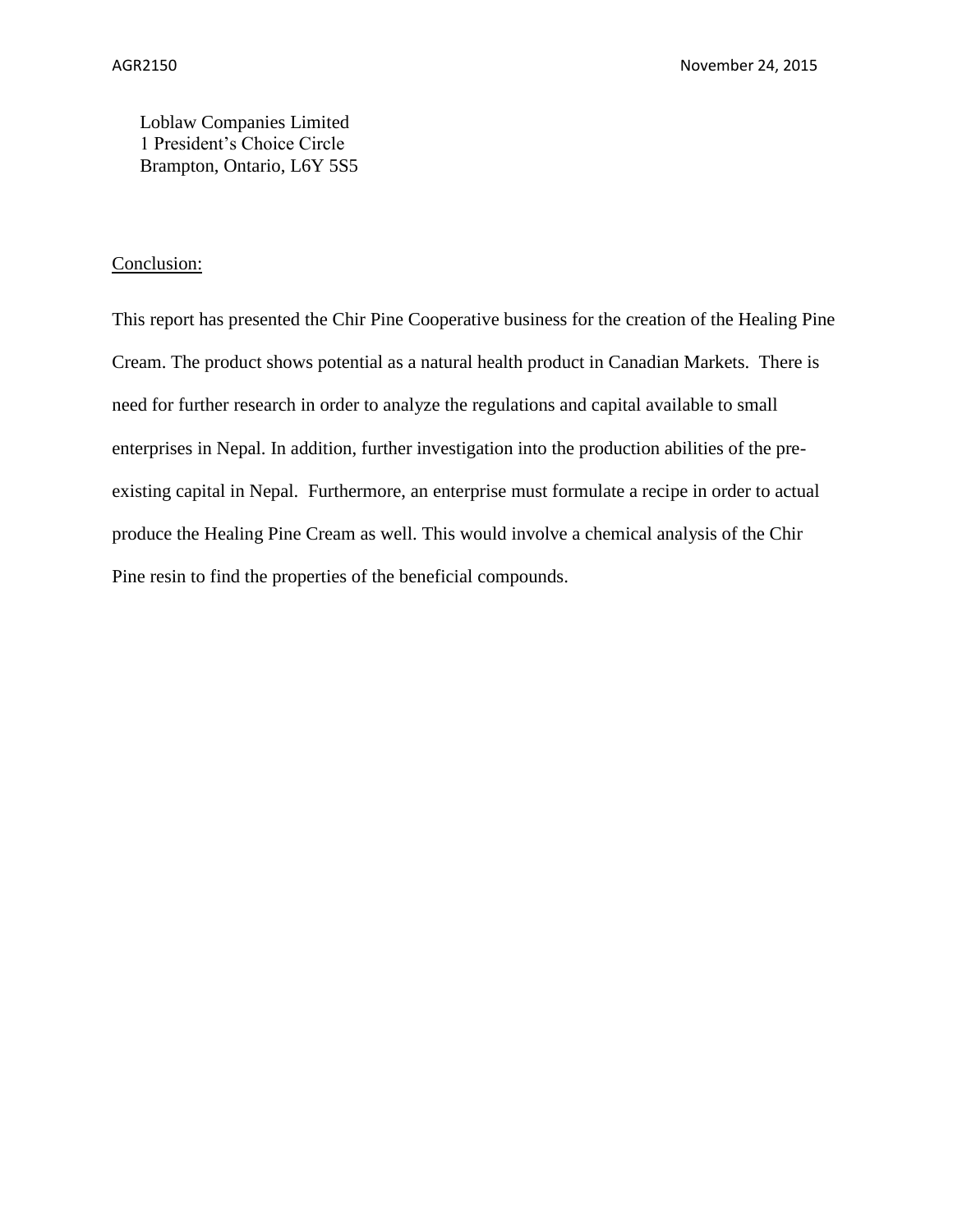# References

Ali H., Basalah M, Salem M., (2014). Essential Oils from Wood, Bark, and Needles of Pinus Roxburghii Sarg. from Alexandria, Egypt: Antibacterial and Antioxidant Activities. Bioresources. Vol. 9, No. 4. Retried from https://www.ncsu.edu/bioresources/BioRes\_09/BioRes\_09\_4\_7454\_Salem\_A\_Essential\_Oils\_W ood\_Bark\_Needles\_P\_roxburghii\_Sarg\_6238.pdf

Applegate G.B., Gilmour D.A., Mohns B, (1988). Biomass and Productivity Estimations for Community Forest Management: A Case Study from the Hills of Nepal—11. Dry Matter Production in Mixed Young Stands of Chir Pine (Pinus roxburghii) and Broad-leaved species. Biomass Retrieved from http://www.sciencedirect.com/science/article/pii/0144456588901126

Anderson, A. (1955). Economic Botany [article]. Retrieved on November 20, 2015 from http://journals2.scholarsportal.info.subzero.lib.uoguelph.ca/pdf/00130001/v09i0002/108\_rauote. xml

Chandra P. K, G.B. Pant Institute of Himalayan Environment and Development. (2013). Indigenous Uses and Structure of Chir Pine Forest in Uttaranchal Himalaya, India. Retrieved from http://www.fao.org/docrep/007/ad872e/ad872e12.htm.

Dhirender K., Aggarwal A., Kaushik P., Mehra R, Incredible Gift in the Lap of the Himalayas. (2010), International Journal of Pharmacognosy and Phytochemical Research. Retrieved from http://ijppr.com/PDF/2/IJPPR,Vol2,Issue2,Article1.pdf.

Food and Agriculture Organization of the United Nations (FAO). (2009). Challenges and opportunities for Nepal's small and medium forest enterprises (SMFEs). Retrieved from http://www.fao.org/docrep/012/i1266e/i1266e00.pdf

Food and Agriculture Organization of the United Nations (FAO). Conservation and Management in Nepal. Retrieved from ftp://ftp.fao.org/docrep/fao/007/ad872e/ad872e00.pdf

Forestry Nepal. (2014). Pinus Roxburghii. Retrieved from http://www.forestrynepal.org/resources/trees/pinus-roxburghii

Health Canada. (2013). Drug and Health Products. Retrieved from http://www.hc-sc.gc.ca/dhpmps/prodnatur/faq/question\_industry-industrie-eng.php

Imoisili, C. The Role of Cooperatives in Poverty Alleviation. (2002). Retrieved from http://www.ilo.org/wcmsp5/groups/public/---americas/---ro-lima/---sroport\_of\_spain/documents/publication/wcms\_223293.pdf